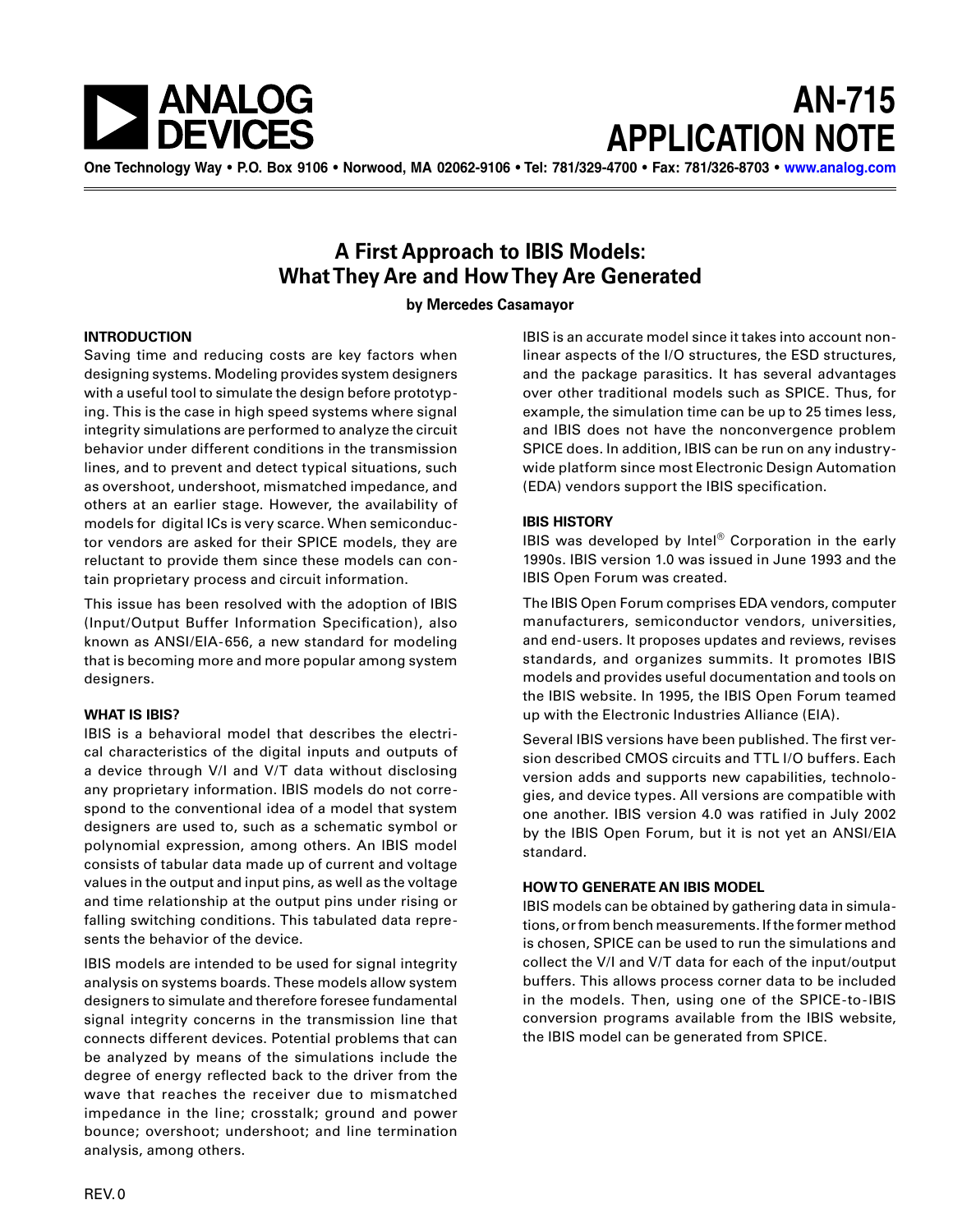The models can be generated for three different corner conditions: typical, minimum, and maximum. In a typical model, the data will be obtained for nominal supply voltage, nominal temperature, and nominal process parameters; in a minimum model, the data will be obtained with the lowest supply voltage, high temperature, and weak process parameters; and for a maximum model, the conditions will be the highest supply voltage, low temperature, and strong process parameters.

Each of these conditions leads to typical, slow, and fast models. A fast model is created by considering the highest current values with the fast transition time and the minimum package characteristics. On the other hand, the lowest current values with a slow transition time and maximum package values will produce a slow model.

If the data is obtained from lab measurements, then the model will be dependent on the characteristics of the device. If the device were a nominal device, a typical model would be obtained.

Once the data is collected, it is put into a file formatted in human-readable, ASCII text. The Golden Parser, also known as ibischk3, is used to check that the syntax and structure of the IBIS file follow the standard. As a last step, the designer should validate the model by correlating the simulation results with actual silicon measurements.



Figure 1. IBIS Model Generation Flow

#### **REQUIRED DATA**

The IBIS specification supports several types of inputs and outputs that can be modeled three-state, open collector, open drain, I/O, and ECL, for example. The first step is to identify the different types of inputs and outputs on the device and determine how many buffer designs are present. It should be noted that one model can be used to represent more than one input or output in an IBIS file. However, separate models are required if the C\_Comp and package parameters are different.

#### **THREE-STATE OUTPUT**

Figure 2 shows the structure for a three-state output; the model can be viewed as a driver. It consists of a PMOS transistor and a NMOS transistor, two diodes for ESD protection, the die capacitance, and the package parasitics.



#### Figure 2. Three-State Output Buffer

The output model is characterized by the following dc electrical data, ac or switching data, and parameters:

- 1. Pull-Up and Pull-Down Curves
- 2. Power and GND Clamp Curves
- 3. Ramp Rate
- 4. Rising and Falling Waveforms
- 5. C\_Comp
- 6. Package Parameters

#### **Pull-Up and Pull-Down Curves**

The pull-up and pull-down data define the drive strength of the device. These curves are obtained by characterizing the two transistors in the output. The pull-up data describes the I/V behavior when the output is in a logic high state (PMOS transistor on). On the contrary, the pull-down data shows the dc electrical characteristics when the output is in a logic low state (NMOS transistor on).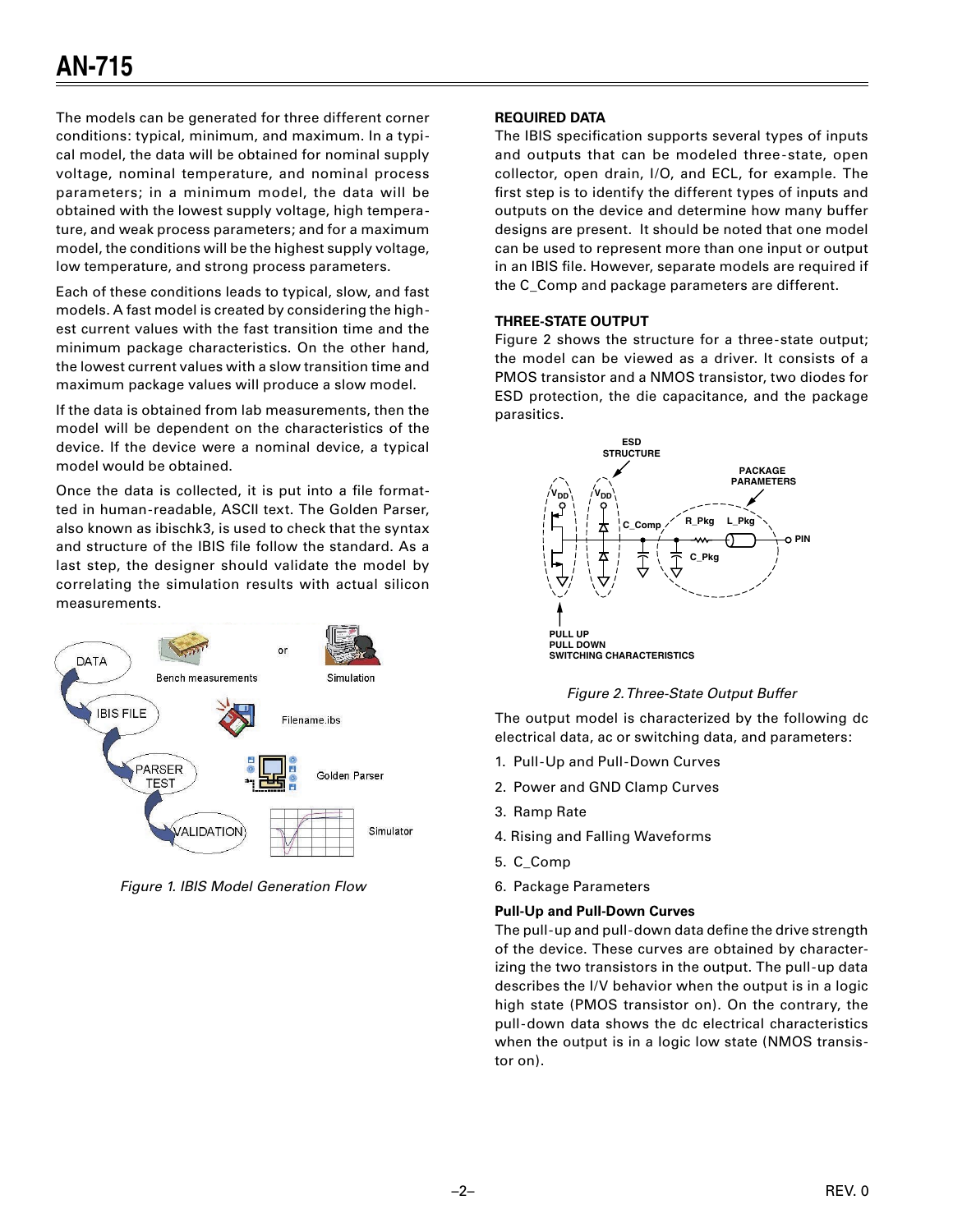Data needs to be acquired from  $-V_{DD}$  to 2  $\times$  V<sub>DD</sub>. Even though this voltage range exceeds the maximum absolute ratings that semiconductor vendors would indicate in the specifications of the devices, this range covers the region where undershoot, overshoot, and reflections in the transmission line could happen. Therefore, drivers and receivers need to be modeled using this voltage range.



#### Figure 3. PMOS and NMOS Transistor in the Output

It should be noted that pull-down data is relative to GND, whereas pull-up data is  $V_{DD}$  relative since the output current depends on the voltage between the output and  $V_{DD}$ pins, and not the voltage between the output and ground pins. Thus, the pull-up data has to be entered in the IBIS file following the expression

$$
V_{\text{TABLE}} = V_{DD} - V_{OUT}
$$

#### **Power and GND Clamp Curves**

These curves are generated when the output is in a high impedance state. The GND and power clamp data represent the electrical behavior of the output when the GND clamp and the power clamp diodes are turned on, respectively. The GND clamp is active when the output is below ground, and the power clamp is active when the output is above  $V_{DD}$ . Data is taken from  $-V_{DD}$  to  $V_{DD}$ for the GND clamp curve, and from  $V_{DD}$  to 2  $\times$   $V_{DD}$  for the power clamp curve. As it is for the pull-up data, the power clamp data needs to be relative to  $V_{DD}$ , and therefore the values entered in the file are obtained using the same expression shown above ( $V_{TABLE} = V_{DD} - V_{OUT}$ ).



Figure 4. GND and Power Clamp Diodes

The GND and power clamp data need to be subtracted from the pull-up and pull-down data. Otherwise, the simulator takes this into account twice.

| Table I. Sweep Voltage Ranges |                                                                                                                                                               |
|-------------------------------|---------------------------------------------------------------------------------------------------------------------------------------------------------------|
| <b>I/V Characteristics</b>    | Range                                                                                                                                                         |
| Pull-Down                     |                                                                                                                                                               |
| Pull-Up                       |                                                                                                                                                               |
| <b>GND Clamp</b>              |                                                                                                                                                               |
| Power Clamp                   | $-V_{DD}$ to 2 × V <sub>DD</sub><br>-V <sub>DD</sub> to 2 × V <sub>DD</sub><br>-V <sub>DD</sub> to V <sub>DD</sub><br>+V <sub>DD</sub> to 2 × V <sub>DD</sub> |

#### **Ramp Rate and Switching Waveforms**

The ramp rate (dV/dt) describes the transition time when the output is switching from the current logic state to another logic state. It is measured at the 20% and 80% points with a default resistive load of 50  $\Omega$ .

The falling and rising waveforms show the time it takes the device to go from a high to low and from a low to high when driving a resistive load connected to ground and  $V_{DD}$ . For a standard push/pull CMOS, four different waveforms can be generated: two rising and two falling. In each case, one is with the load connected to  $V_{DD}$  and the other with the load connected to GND. However, it is very common to see only two of these waveforms in the model.

The ramp rate and the falling and rising waveforms include the effects of the die capacitance. Therefore, wrong results are generated if a simulator uses the C\_Comp value as an additional load on the output. This is "double-counting" the effect of C\_Comp.

As with the I/V curves, the effects of the package are not included.

#### **C\_Comp**

This is the silicon die capacitance and does not account for package capacitance. It is the capacitance seen when looking from the pad back into the buffer. C\_Comp is a key parameter, especially for receiver inputs. C\_Comp should have a value for each of the different corners, min, typ, and max. The largest value of C\_Comp will be under the max corner, and the smallest value will be under the min corner.

#### **Package Parameters**

R\_Pin, L\_Pin, and C\_Pin are the electrical characteristics of resistance, inductance, and capacitance for each pinto-buffer connection. The R\_Pkg, L\_Pkg, and C\_Pkg are the lumped values for the overall package. As for the C\_Comp parameter, the largest values are listed as max values and the smallest values are listed as min values.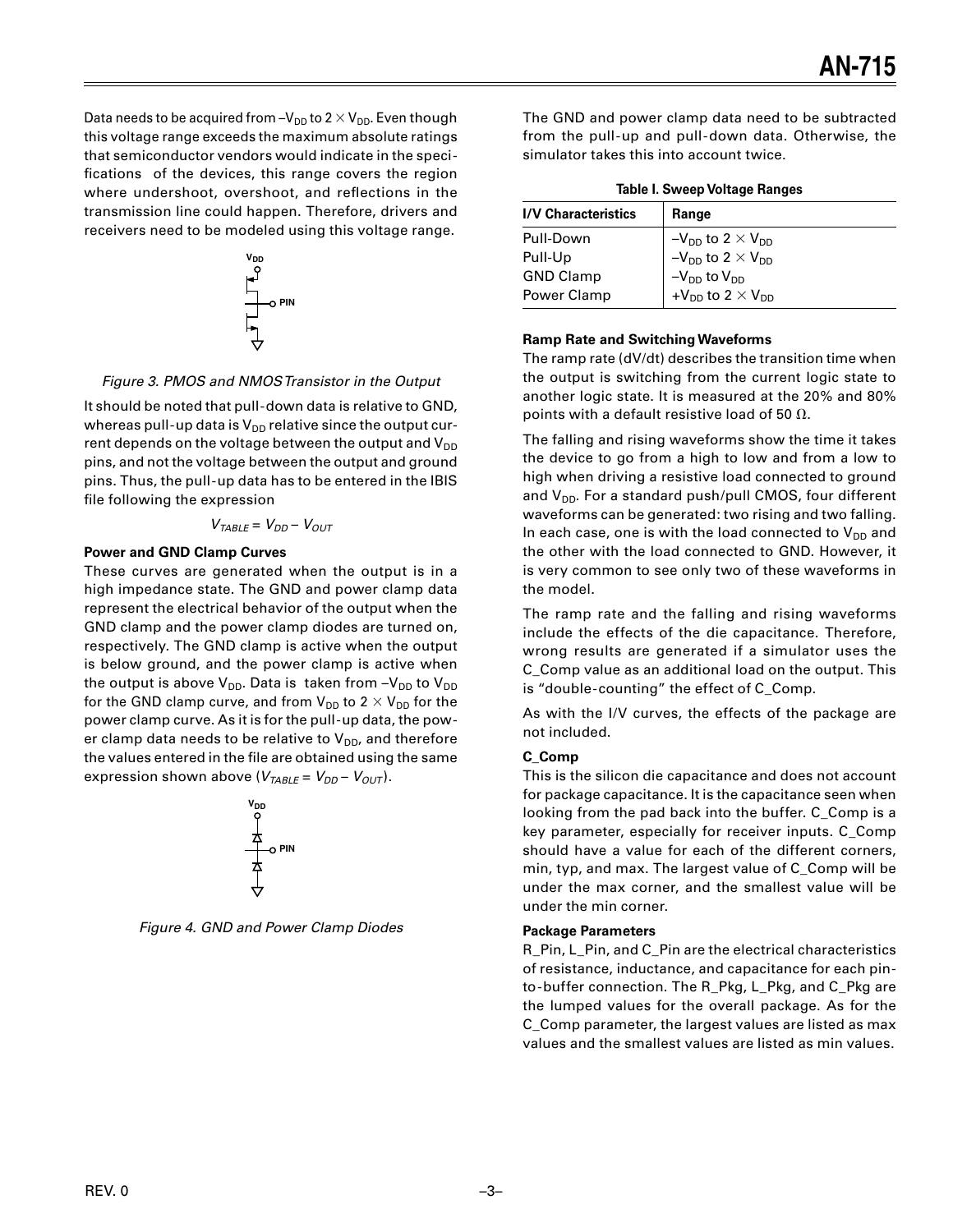#### **Input Model**

Figure 5 shows the structure for an input; the model can be viewed as a receiver. It consists of the two diodes for ESD protection, the die capacitance, and the package parasitics.



#### Figure 5. Input Buffer

These elements lead to the V/I curves that characterize an input. In this case, apart from the package parasitics and the C\_Comp parameter, the model for an input contains the power and GND clamp data obtained from the ESD diodes. These curves are generated following the same procedure used for an output. The sweep voltage range will be  $-V_{DD}$  to  $V_{DD}$  for the GND clamp and  $V_{DD}$  to  $2 \times V_{DD}$  for the power clamp curve. In addition, because the power clamp data is relative to  $V_{DD}$ , it needs to be entered in the file as  $V_{TABLE} = V_{DD} - V_{IN}$ .

#### **OTHER PARAMETERS**

For an output model, there are some parameters that should be included in the file to perform posterior simulations for timing requirements. Those timing test loads and measurement points are the test load capacitive value ( $C_{REF}$ ), the test load resistive value ( $R_{REF}$ ), the test load pull-up or pull-down reference voltage  $(V_{REF})$ , and the output voltage measurement point ( $V_{MEAS}$ ). They are the same test loads the semiconductor vendor uses when specifying the propagation delay and/or output switching time of the device.

For an input, the  $V_{INL}$  and  $V_{INH}$  parameters should be included. These are the input voltage thresholds for the input and can be obtained from the data sheet.

$$
\begin{matrix}\n & R_{REF} \\
 & \searrow \\
 & \searrow \\
 & P_{REF}\n\end{matrix}
$$

Figure 6. Connections for  $C_{REF}$ ,  $R_{REF}$ , and  $V_{REF}$ 

#### **WHAT DOES AN IBIS FILE LOOK LIKE?**

An IBIS file is not an executable file; it is a file which collects all the data that describes the electrical behavior of a device and can be used in a simulator. An IBIS file consists of three main parts.

- 1. The header or general information about the file, the device, and the company
- 2. The device name, pinout, and pin-to-buffer mapping
- 3. I/V and V/T data for each model

An IBIS file can contain more than one device characterized. In that case, points 2 and 3 would be repeated as many times as devices are included.

The following section shows the main parts of an IBIS file. The words in brackets are called keywords; some of them are optional and others have to be included.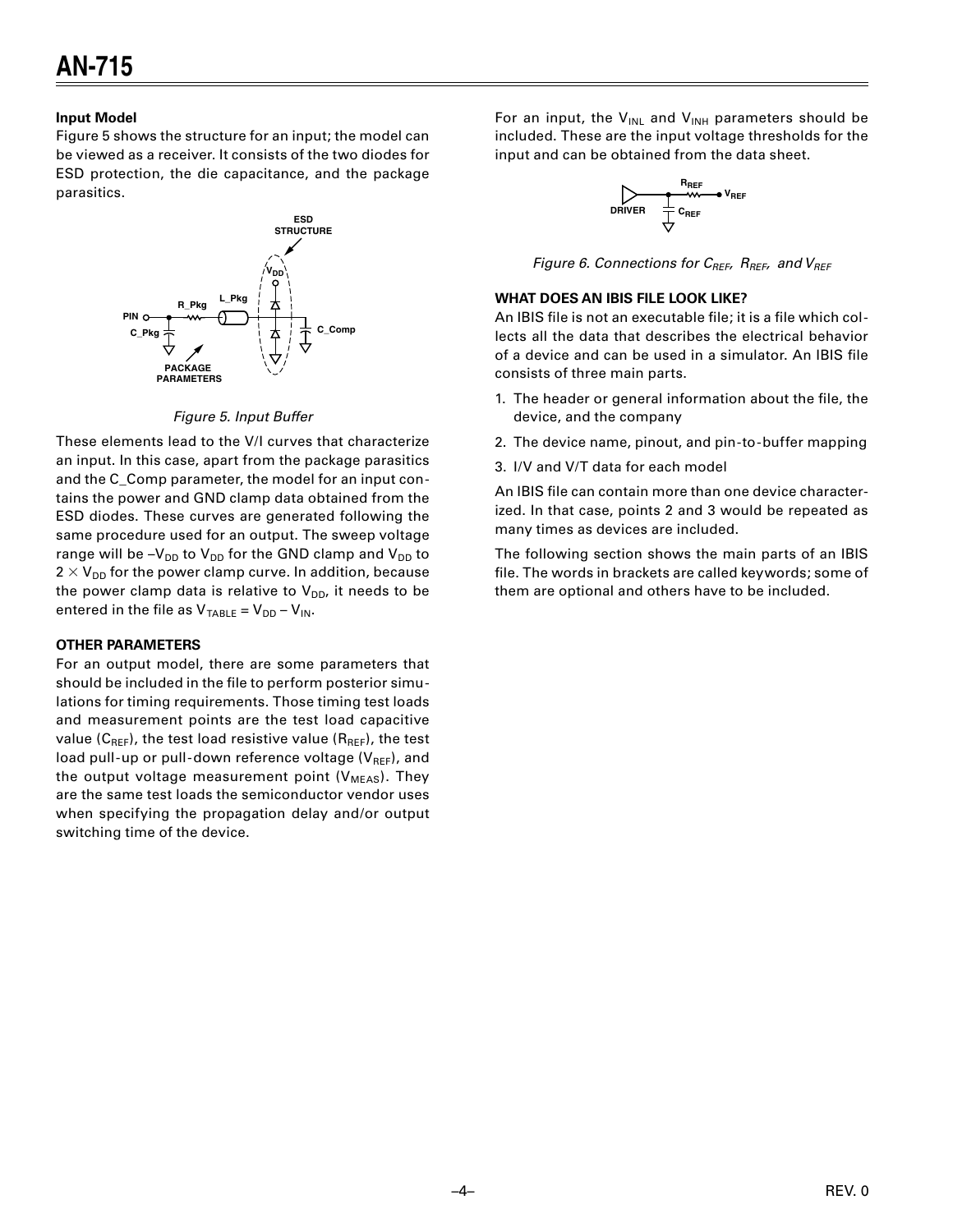#### **Header and General Information**

```
-----------
    \sqrt{\frac{[IBIS\ Ver]}{3.2}}KEYWORD [File Name] ad6645sq.ibs
        [File Rev] 3.0
        [Source] Measured and created by Teraspeed Consulting Group
        [Date] 02-19-2003
        [Notes] Quality Check of this IBIS model: Model Passes IBIS Check.
        Model
        parses into ICX IS. Simulates using HyperLynx.
```
#### **Component and Pin Information**

```
[Component] AD6645sq-80
           [Manufacturer] Analog Devices
                       [ [Package]
          | variable typ min max
          R_pkg 0.010ohms 0.009ohms 0.011ohms | THE PACKAGE PARAMETERS
          L_pkg  1.933nH  1.900nH  1.966nH
          C_pkg 1.000pF 0.900pF 1.100pF
         [Pin] signal name model name R pin L pin C pin
         -1-----------------------
         1 DVCC POWER 0.01 3.71E-09
                                                                        1.23E-12
\ldots1.00E-12
       \begin{array}{ccccccccc} \text{N} & 33 & & & & \text{DUC} & & & \text{1} & & & \text{1} & & \text{1} & & \text{1} & & \text{1} & & \text{1} & & \text{1} & & \text{1} & & \text{1} & & \text{1} & & \text{1} & & \text{1} & & \text{1} & & \text{1} & & \text{1} & & \text{1} & & \text{1} & & \text{1} & & \text{1} & & \text{1} & & \text{1} & & \text{1} & & \text{1} & & \text{1} & & \text{1} & & \text{1} & & \text{1} &1.23E-121.31E-12
```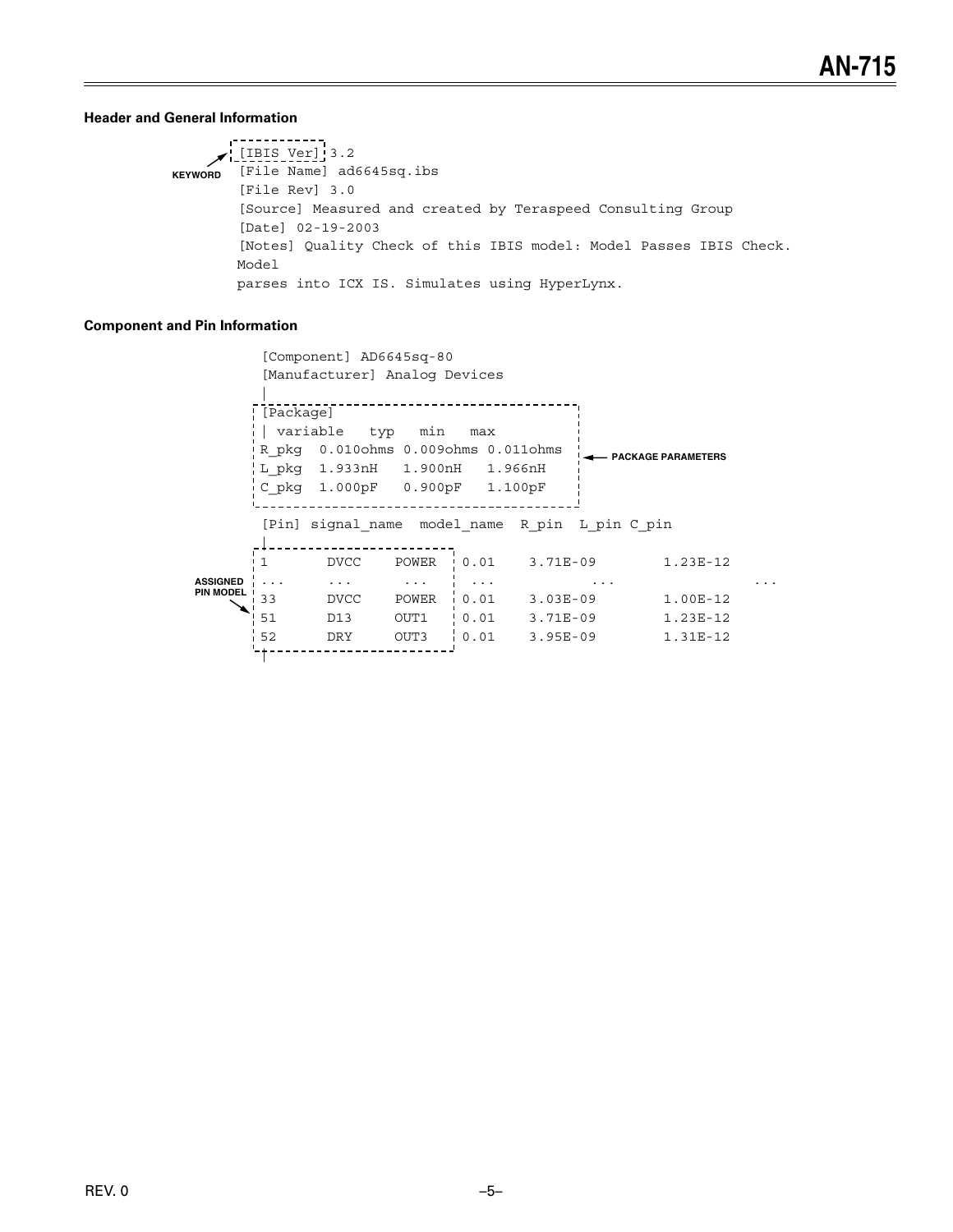### **AN-715**

**Model Data** 

```
--------------------
[Model] OUT1 |
                         MODEL TO BE DESCRIBED
Model_type Output:
Vref=1.50000VRref=50.00000hmsCref=2.00000pFTIMING TEST LOADS AND
                                                         DIE CAPACITANCE
Vmeas = 1.50000VC comp 3.00000pF 3.00000pF 3.00000pF
[Temperature Range] 25 NA NA
 \mathbb{L}i-p-------------------
-3.60000V -373.560uANA NA
-3.30000V - 373.560uANA NA
                                      NA NA
 -3.00000V - 373.560uA0.00000V -373.560uA
                                      NA NA
 \mathbf{1} \mathbf{1} \mathbf{1} \mathbf{1} and \mathbf{1} \mathbf{1}NA NA
 6.00000V 29.8895mA
 6.60000V 30.0423mA
                                      NA NA
                                      NA NA
 7.20000V 30.1951mA
 \mathbf{L}\cdots\sim \sim \sim \sim\sim 1.4 \sim 1.4 \sim 1.4 \sim\mathbb{L}\mathbb{L}\left[\text{Falling Waveform}\right] \leftarrow SWITCHING WAVEFORMS
 R fixture = 50.0000V_{\text{1}} fixture = 0.00000
 \mathbb{L}0.00000s 1.04159V
                                      NA NA
 560.000ps 1.03353V
                                     NA NA
 \mathbf{1} \mathbf{1} \mathbf{1} \mathbf{1} \mathbf{1} \mathbf{1} \mathbf{1} \mathbf{1} \mathbf{1} \mathbf{1} \mathbf{1} \mathbf{1} \mathbf{1} \mathbf{1} \mathbf{1} \mathbf{1} \mathbf{1} \mathbf{1} \mathbf{1} \mathbf{1} \mathbf{1} \mathbf{1} \mathbf{1} \mathbf{1} \mathbf{1} \mathbf{1} \mathbf{1} \mathbf{1} \mathbf{1} \mathbf{1} \mathbf{1} \mathbf{1} \mathbf{1} \mathbf{1} \mathbf{1} \mathbf{1} \mathbf{\sim 100 km s ^{-1}\sim 100 km s ^{-1}6.60000ns 15.5525mV
                                  NA NA
 9.98000ns 11.3165mV
                                      NA NA
,---------,
 [Ramp] \leftarrow RAMP RATE
 variable typ min max
dV/dt<sub>r</sub> 613.749m/1.89595n NA
                                              NA
 dV/dt f 841.756m/1.65434n NA
                                                NA
 R load = 50.00000hms
 T.
 [End]
```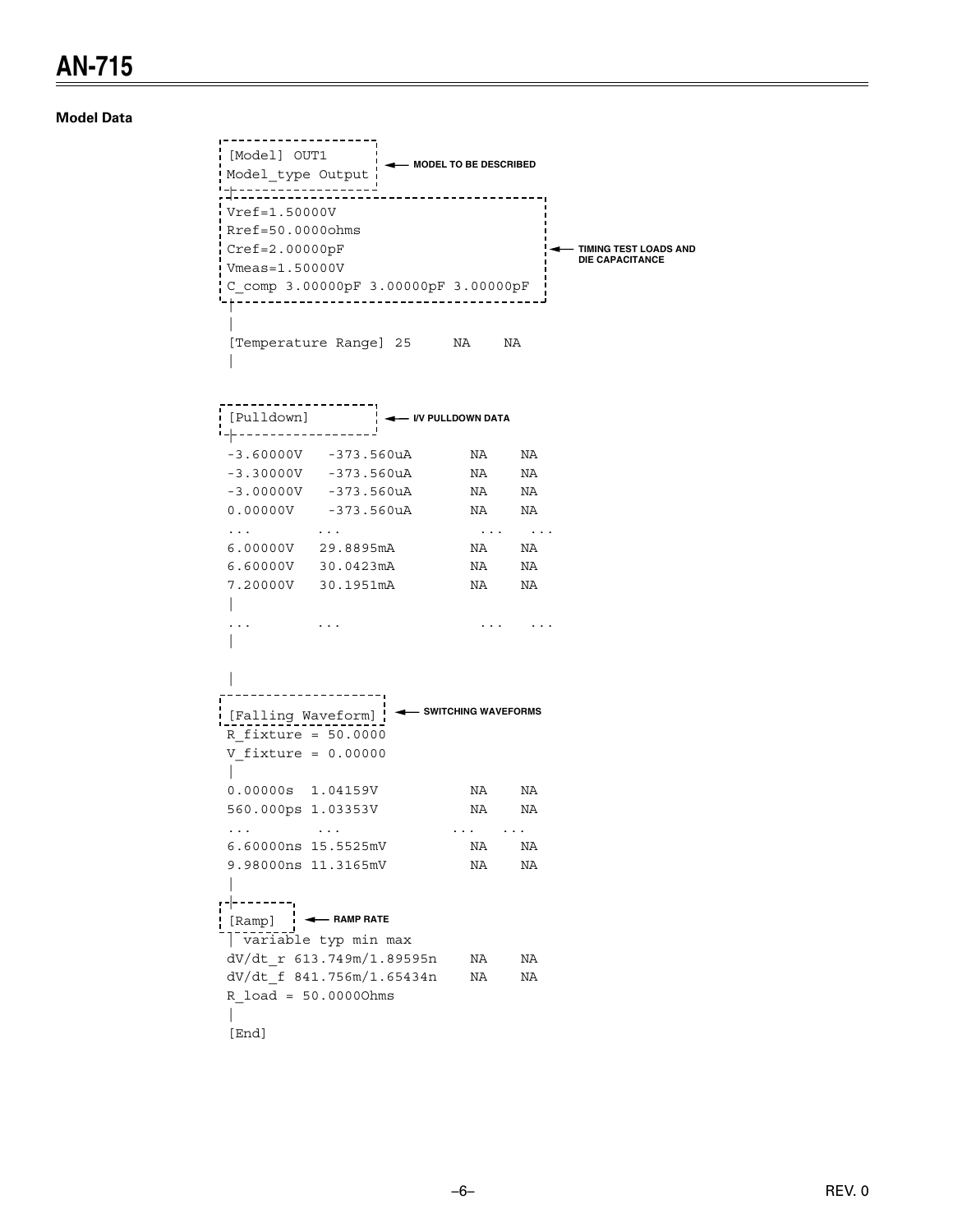#### **MODEL VALIDATION**

Once the IBIS file has been created, it must be validated. The Golden Parser, also known as ibischk3, is a program that checks to ensure the syntax and structure of the file complies with the IBIS specification. This program is available for free from the IBIS website at http://www.eigroup.org/ibis/tools.htm. Next, the user should make a visual inspection of the I/V and V/T curves generated from the file and make sure that the results are as expected. This can be done using a Visual IBIS Editor from Innoveda, available at the IBIS website at no charge.



Figure 7. Pull-Down Curve



#### Figure 8. Falling Waveform

Following this, the model should be run with different standard loads in one of the IBIS simulators offered from the different EDA vendors. Some of these vendors include HyperLynx, Cadence, and Avanti Corporation. The results should be compared against a transistorlevel reference simulation (SPICE simulation) using the same loads. Finally, the IBIS simulation results should be correlated with actual silicon measurements.



Figure 9. Simulating the Model with Different Loads

Because the quality of the models offered by semiconductor companies varies from vendor to vendor, the IBIS Quality Committee has developed a quality checklist to define different "quality" levels, as shown in Table II. In addition, the IBIS Accuracy Handbook describes methods for correlation with simulation and measurement. The main goal of this is to provide accurate and quality models so users can feel confident they are getting reliable data.

#### **Table II. Quality Levels in the IBIS Quality Checklist**

| <b>Quality Level</b> | <b>Description</b>                 |
|----------------------|------------------------------------|
| Level 0              | Passes ibischk, Golden Parser      |
| Level 1              | Complete and correct as defined in |
|                      | checklist documentation            |
| Level 2a             | Correlation with simulation        |
| Level 2b             | Correlation with measurement       |
| Level 3              | All of the above                   |

#### **CONCLUSION**

IBIS models seem accurate, easy to generate, and compatible with a wide range of simulation platforms.

From the point of view of a semiconductor vendor, IBIS is a standard specification that has solved the issue of proprietary information surrounding SPICE models. IBIS models can be generated from SPICE models with a SPICE to IBIS conversion. Translators can be found on the IBIS website. From a user point of view, the points outlined above should improve the availability of models. However, there is still work to be done to generate more of these models at a good level of quality.